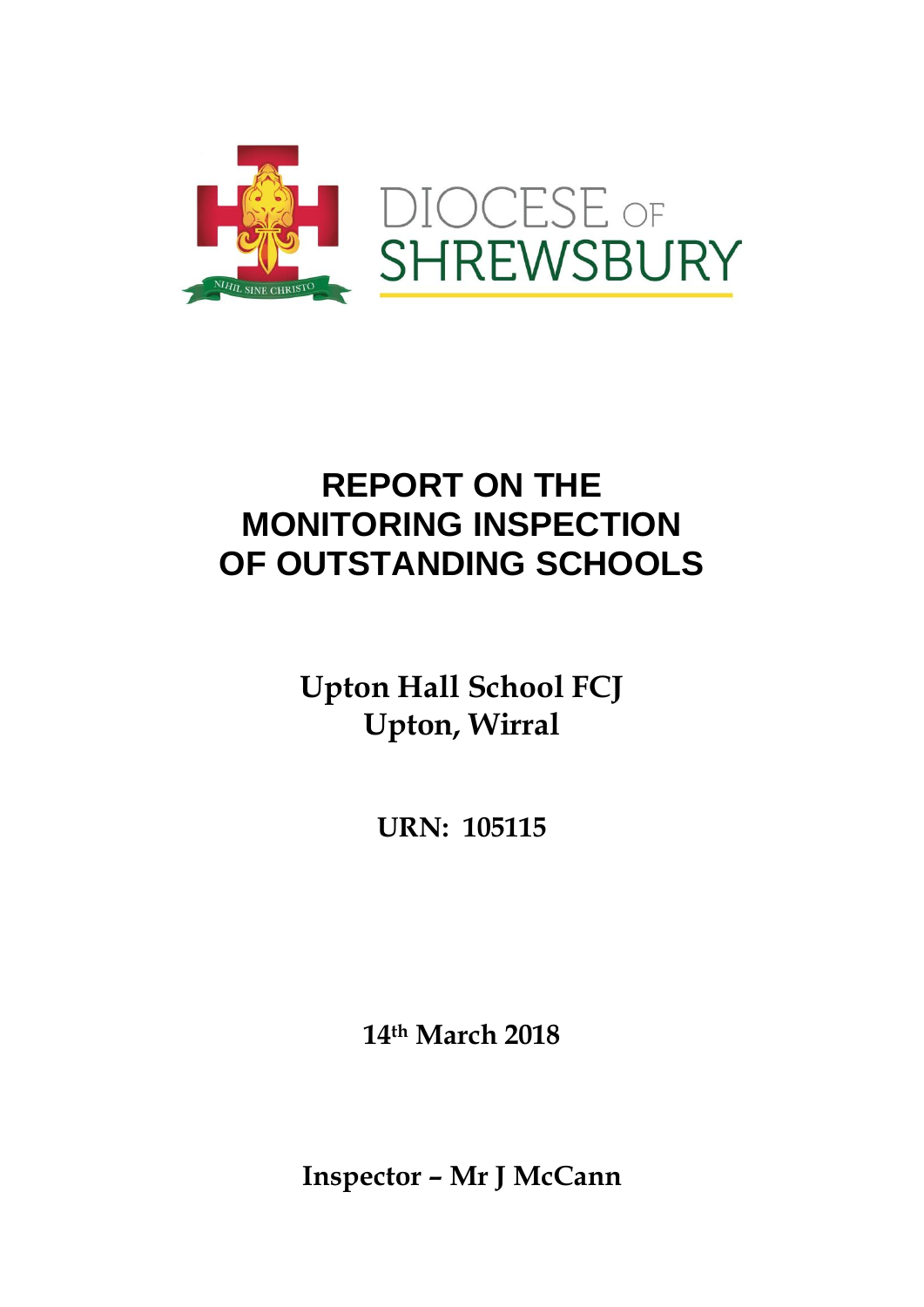The areas of focus in this monitoring inspection were :-

1. **OUTCOMES FOR PUPILS** - How well pupils achieve and enjoy learning in Religious Education.

2. **LEADERS AND MANAGERS** – How well leaders, governors and managers promote, monitor and evaluate the provision for the Catholic Life of the school and plan and implement improvement of outcomes for pupils.

3. **PROVISION** – The quality of Collective Worship provided by the school.

The school's most recent Self Evaluation judges that its **Overall Effectiveness** is **Outstanding** and supports these judgements with comprehensive evidence. This overall judgement is **confirmed** through Section 48 Monitoring Inspection and the following comments summarise findings in the aspects of the key areas identified above.

### **OUTCOMES FOR PUPILS**

Standards of achievement in Religious Education have very high outcomes for most girls at the end of each Key Stage 3, with approximately 50%+ of the cohort achieving Level 7+. There has been effective analysis and monitoring of academic performance with positive intervention strategies carried out in each key stage. This tradition continues with the recently appointed Leader of Department and his newly appointed members of the department.

The standards pupils achieve at GCSE RE are consistently well above national average and girls' performance at the highest levels is broadly in line with the outstanding standards achieved in other core subjects. The evidence provided indicates a sustained level of pupil progress and achievement in each key stage. GCSE results in RE over the last 3 academic years show 87%-91% of the whole year cohort achieving an A\*-C grade, with more than 42%-54% achieving an A\*-A grade. The department enters all pupils for examination each year with a 100% pass rate. At A level all pupils achieve an A\* -E grade with an average of 85% of entries over the last 3 years gaining an \*A-C grade.

From learning walks, book scrutiny, responses to pupil questionnaires and interviews it is evident that the pupils in each key stage are keen and encouraged to do well, they display a very positive attitude to the subject and work with interest and engagement in lessons. Pupils speak very positively about the subject and the staff who teach them stating that they have particularly enjoyed; Our Faith Story throughout Y7 and Y8 and issues surrounding discrimination and matters of life and death in Y9: the nature and range of contemporary moral issues studied in key stage 4 and continued in Philosophy and General RE in VI Form.

Pupils appreciate the atmosphere created in class, the willingness of staff to support and want the best for them. The pupils gain a good understanding of the beliefs and traditions of Catholicism while also engaging with the broader spiritual, moral, cultural and social issues of contemporary society. This is all underpinned by the many opportunities that exist beyond the classroom for pupils to be engaged with many local national and international charities. Pupils have the opportunity to take part in day retreats throughout their school career. The school's FCJ charism articulated in the Vision and Values booklet, motto and Mission Statement are introduced to all staff and students at the beginning of their school career, revisited each year and are a recurrent theme in each classroom, public space and documents and throughout the school.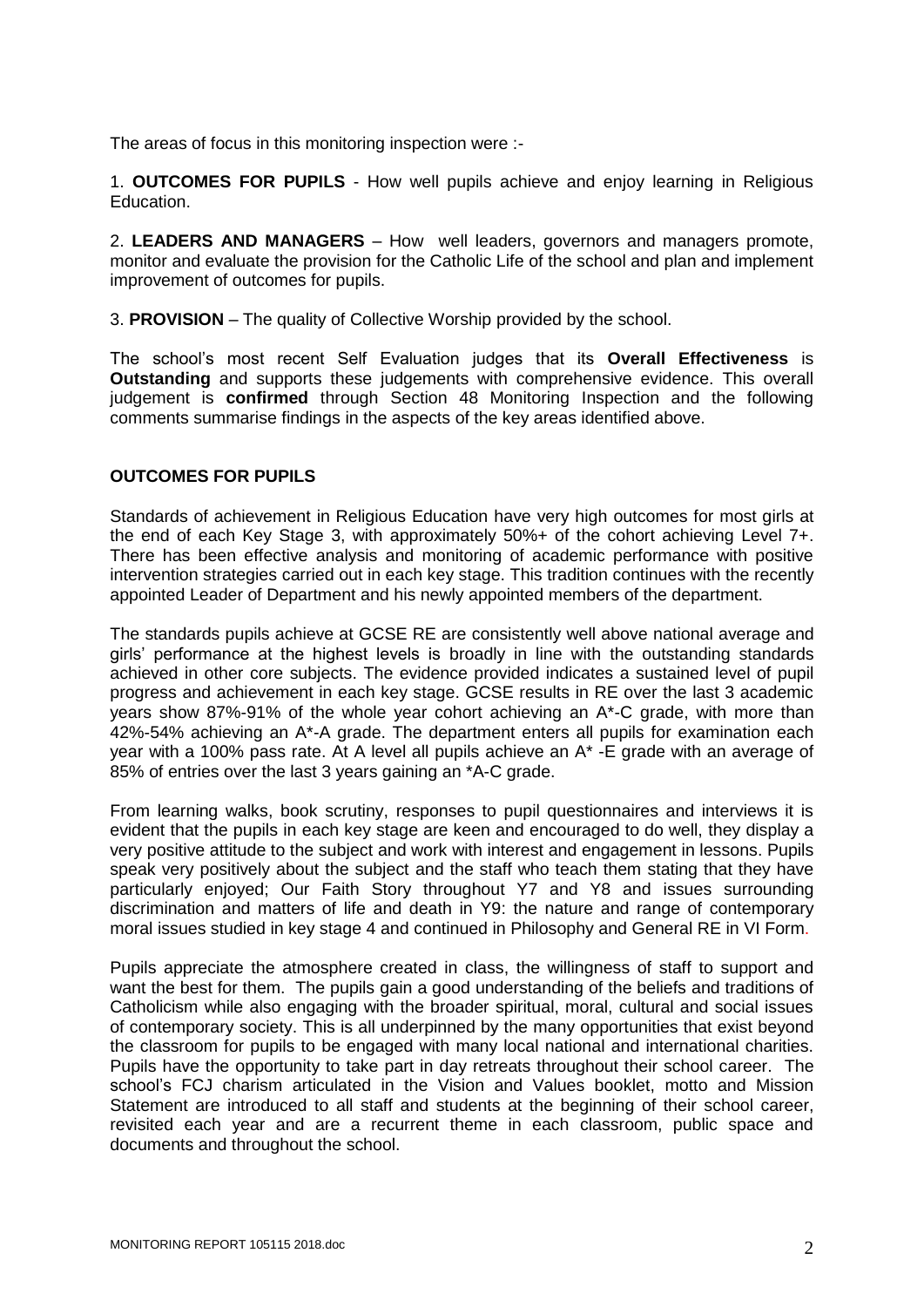### **LEADERS AND MANAGERS**

The Headteacher, senior leadership team and governing body are deeply committed to the Church's mission in education focused on making the FCJ 'Vision and Values' a reality in the daily life of the school. The commitment to these values, in which spiritual, academic and personal growth are so important, is evidenced in the school's policy documents and practices and its effective leadership, management and governance. There is unequivocal and explicit evidence that the Catholic mission of the school is a priority, along with opportunities for spiritual and moral development and Collective Worship.

Due to significant financial constraints the appointment of a dedicated chaplain to serve the school has been delayed. There is however a clear and consistent appreciation at all levels of the impact this role could have on serving the pupils and staff of the school.

There is effective monitoring of academic performance and appropriate intervention strategies undertaken by the Head of the RE department. The RE department staff are engaged in supporting the retreat programme, providing support to the SLT chaplaincy coordinator. The department is line managed by the Headteacher and is also offered support and challenge by two experienced link governors.

The Catholic life of the school is monitored and reviewed by the SLT, each of which has oversight of a year group(s) as well as the Heads of Year. Parental, pupil and staff opinion is sought through questionnaires, and the Student Council; results are published and analysed and impact upon the processes of evaluation and planning. Parental support for the school's values and attitudes, as well as academic RE is very strong. 100% of the 289 parental replies stated that their child enjoyed school and that parents were made to feel welcome. All staff interviewed on the day of inspection spoke of their pride in being a member of the Upton Hall community and could relate their professional practice to the school's values and vision and describe how this was put into practice in their encounters with pupils and staff alike.

Classroom observations are regular, and well documented. Prayer and reflection are an integral part of school life. Form and whole year assembly provision are subject to regular informal monitoring by the appropriate senior managers and/or pastoral leader; this area could be further developed. There is general pride in what the school represents and the pupils are extremely positive in support of this.

# **PROVISION**

Collective Worship is central to the daily life of the school and forms a key part of every school celebration. Praise, celebration and affirmation are a significant feature in the life of the school, as evidenced through interviews, pupils' books, many questionnaire responses and the school calendar of liturgical and pastoral events. The school has a member of the RE department who has dedicated time as a chaplaincy coordinator to deliver appropriate material and resources to facilitate the development of Collective Worship across each year group and provide support for staff and pupils. The chaplaincy coordinator provides prayer and reflection materials every day for all form tutors to use. This element of school provision is very effective, valued, well developed and firmly integrated into the life and practice of pupils and staff. Members of the senior leadership team also work closely with pastoral leaders in leading year group Acts of Collective Worship. Collective Worship and prayer are an integral part of the daily life of the school, as are planned opportunities to receive the sacrament of the Eucharist with a sympathetic appreciation of the opportunities given to those of different denominations and faiths.